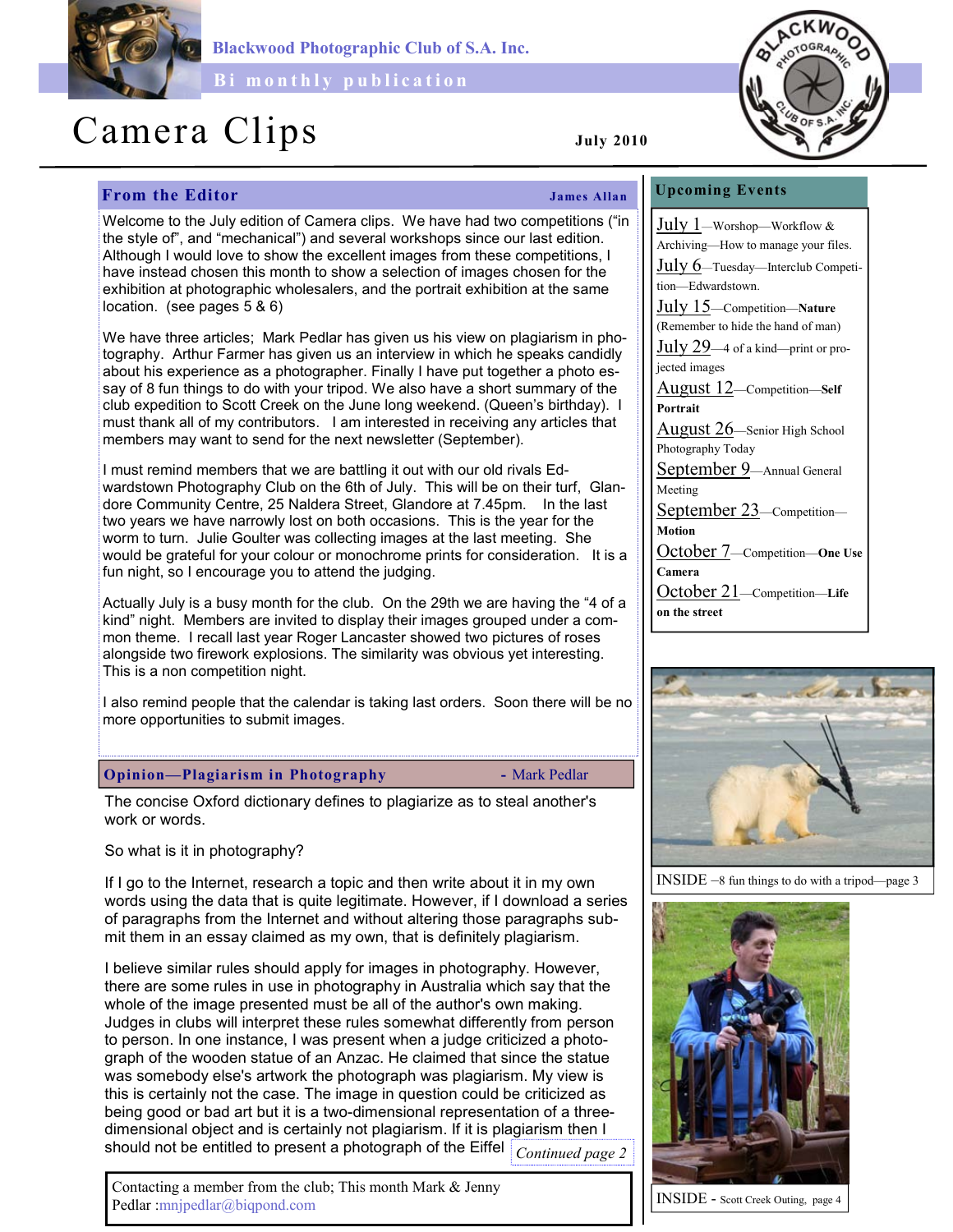#### Plagiarism in Photography (continued from page 1) Mark Pedlar

Tower since I did not design or build it. Taken to its logical conclusion I should not be able to take a photograph of any thing since it will have been made by someone or nature. So, where and when you cross the line?

Before I attempt to answer the question I must emphasize that these are my considered views. I offer no guarantees that all or any judges will view things in the same way.

If I take an image which is a faithful copy of a wall of graffiti and present it unaltered in a competition as my work maybe I could be accused of plagiarism. However, if I present the same scene with someone seated in front of the wall drinking at a coffee table this is not plagiarism.

I've included two of my own images as illustrations of the point. In the first image the bulk of the image in monochrome was copied from a Cartier Bresson photograph of Mrs. Sears in the US. I have copied then distorted the image in Photoshop. Secondly I have imported my own photograph of a BMX rider on a tree trunk into the picture frame above lady's head. I don't believe this is plagiarism. However, I suspect many judges will disagree with me. Those who do disagree with me should to listen to the lecturers in university teaching postmodernism. However, I do accept this image represents a grey area.

The second image shows a heap of the damaged National Geographic magazines. Prominent in the photograph is a front cover, the artwork of which belongs to the National Geographic photographer who shot image. However, I believe this is clearly not plagiarism. The composition of objects in the image and the idea behind the image is all mine. The fact that the objects contain someone else's art is incidental. Even so, some judges will not agree with me. I believe that they would be wrong.

So, my view is that if I make a direct unaltered copy of another person's twodimensional artwork and present it as my own I can be accused of plagiarism. However, if I modify a two dimensional image and add work of my own, or present a two-dimensional representation of a three-dimensional object, I am not guilty of plagiarism.

Again, beware, not all judges are as enlightened as me.

#### Interview with Arthur Farmer

Hello Arthur. Can you give me a background on your particular interests in photography?

I began a long time ago when my children were still very young. As you know I am particularly fond of black and white slides. My second camera , the Nikon F3 (introduced 1980), has been a good companion to me over many years. My first camera was a German made Kine Exakta (first introduced around 1933).

My inspiration is that I see photography as a means of self expression. I am not really influenced by other people's opinions, especially judges. Really photography is a bit of a lonely occupation. I rarely go out with other people. It requires a degree of dedication. You know that for a long time I did my own black and white developing. It was slow, watching the image arise out of this chemical process. I was very much in the same mind as Roger Lancaster. He was a kindred spirit. I would have been interested in large format photography, but I really never got around to it. I worked mainly in 35mm film.

My photography is a bit autobiographical. The images of my family are what I hold onto longer than anything else. My pictures tell a story of where I have been. I was fortunate in that where I lived in Barnoldswick in Lancashire. My property bordered the ?Leaf canal. With a brief walk I could get from my home to the top of the lock. There I could photograph the boats and the lock cottages.

Actually the number of potential subjects is unlimited. In the UK I was particularly



Mrs Sears & BMX rider—Mark Pedlar



Jumbled National Geographics, M Pedlar



Continued page 4